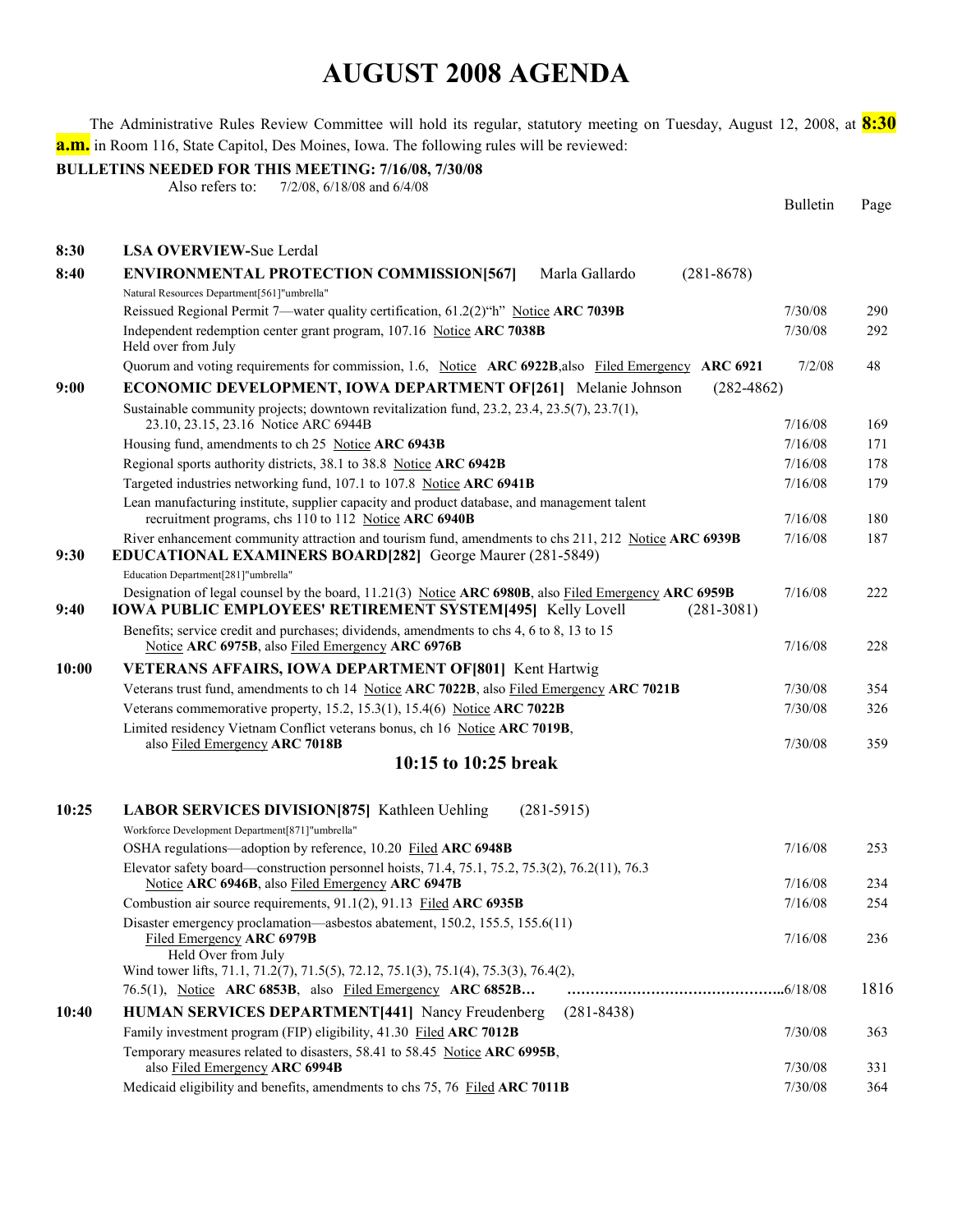|       | Medicaid coverage—behavioral health services, 77.26, 78.29, 79.1(2), 79.3(2) "d" Notice ARC 6929B     | 7/16/08 | 203 |
|-------|-------------------------------------------------------------------------------------------------------|---------|-----|
|       | Medicaid—reimbursement for nursing facilities related to performance, $81.6(16)$ "g," $81.36(5)$      |         |     |
|       | Notice ARC 7017B, also Filed Without Notice ARC 7016B                                                 | 7/30/08 | 365 |
|       | HAWK-I program, amendments to ch 86 Notice ARC 7015B                                                  | 7/30/08 | 296 |
|       | HAWK-I program eligibility, 86.1 to 86.3, 86.5(2), 86.10 Filed ARC 6926B                              | 7/16/08 | 252 |
|       | Medicaid—addition of all-inclusive care for the elderly (PACE), amendments to ch 88                   |         |     |
|       | Filed Emergency After Notice ARC 7013B                                                                | 7/30/08 | 334 |
|       | IowaCare—acquisition of smoking cessation drugs, 92.7(2), 92.8 Filed Emergency After Notice ARC 7014B | 7/30/08 | 335 |
|       | Child care centers and child development homes—prohibition of smoking, 109.10(11),                    |         |     |
|       | 110.5(1)"o" Notice ARC 6928B                                                                          | 7/16/08 | 204 |
|       | Child care assistance—reimbursement rate increase for providers, $170.4(7)$ "a" Notice ARC 6930B      | 7/16/08 | 205 |
|       | HUMAN SERVICES DEPARTMENT[441] continued                                                              |         |     |
|       | <b>SPECIAL REVIEW</b>                                                                                 |         |     |
|       | Food, Conservation and Energy Act of 2008---the "Farm Bill"                                           |         |     |
| 11:10 | <b>SECRETARY OF STATE[721]</b>                                                                        |         |     |
|       | Voting centers for certain elections, 21.75 Notice ARC 7046B, also Filed Emergency ARC 7047B          | 7/30/08 | 348 |
|       | Revenue purpose statement ballots, 21.803 Notice ARC 6991B, also Filed Emergency ARC 6992B            | 7/30/08 | 350 |
|       | Voter registration in state agencies, amendments to ch 23 Filed ARC 6945B                             | 7/16/08 | 265 |
| 11:20 | HOMELAND SECURITY AND EMERGENCY MANAGEMENT DIVISION[605] John Benson (281-3231)                       |         |     |
|       | Public Defense Department[601]"umbrella"                                                              |         |     |
|       | Part C: Iowa disaster recovery plan, 9.4 Filed ARC 6972B                                              | 7/16/08 | 252 |
| 11:30 | <b>PUBLIC HEALTH DEPARTMENT[641]</b><br>$(281 - 4344)$<br>Barb Nervig                                 |         |     |
|       | Oral health, ch 50 Filed ARC 7023B                                                                    | 7/30/08 | 373 |
|       | Dental screening, ch 51 Filed ARC 7024B                                                               | 7/30/08 | 374 |
|       |                                                                                                       |         |     |

#### **11:50 COMMITTEE BUSINESS**

### **12:00 to 1:00 LUNCH**

| 1:00 | <b>NURSING BOARD[655]</b><br>Lorinda Inman<br>$(281 - 4822)$                                               |         |     |
|------|------------------------------------------------------------------------------------------------------------|---------|-----|
|      | Public Health Department[641]"umbrella"                                                                    |         |     |
|      | Administration of anesthetic agents—requirements and exceptions, 6.2(6), 6.4 Notice ARC 7009B              | 7/30/08 | 304 |
|      |                                                                                                            |         |     |
| 1:10 | <b>HISTORICAL DIVISION[223]</b><br>Kristen Vander Molen                                                    |         |     |
|      | Cultural Affairs Department[221]"umbrella"                                                                 |         |     |
|      | Historic tax credits, amendments to ch 48 Notice ARC 6927B, also Filed Emergency ARC 6925B                 | 7/16/08 | 222 |
| 1:20 | <b>PUBLIC SAFETY DEPARTMENT[661] Mike Coveyou</b><br>$(725-6185)$                                          |         |     |
|      | Inventory of impounded vehicles under emergency conditions, 6.4(2) Notice ARC 6999B,                       |         |     |
|      | also Filed Emergency ARC 6986B                                                                             | 7/30/08 | 342 |
|      | Submission of fingerprints by law enforcement agencies—"working day" defined, 11.2 Notice ARC 7000B,       |         |     |
|      | also Filed Emergency ARC 6987B                                                                             | 7/30/08 | 343 |
|      | Bail enforcement, private investigation, and private security businesses—issuance of replacement licenses, |         |     |
|      | 121.2, 121.24 Notice ARC 6998B, also Filed Emergency ARC 6985B                                             | 7/30/08 | 344 |
|      | Approved evidentiary breath testing equipment, 157.2 Notice ARC 7020B                                      | 7/30/08 | 315 |
|      | Temporary storage of flammable liquids in disaster emergencies, 221.4(4) Notice ARC 6949B,                 |         |     |
|      | also Filed Emergency ARC 6967B                                                                             | 7/16/08 | 238 |
|      | Relocation of automatic fire extinguishing system contractors—amended certification, 275.5(4)              |         |     |
|      | Notice ARC 7005B, also Filed Emergency ARC 6984B                                                           | 7/30/08 | 345 |
|      | Temporary emergency use of manufactured housing, temporary emergency use of factory-built                  |         |     |
|      | structures—commercial use, 322.11, ch 323 Notice ARC 7008B, also Filed Emergency ARC 7007B                 | 7/30/08 | 346 |
|      | Suspension of installation requirements in proclaimed disaster emergencies, 322.12 Notice ARC 6969B,       |         |     |
|      | also Filed Emergency ARC 6970B                                                                             | 7/16/08 | 239 |
|      | Manufactured home retailers, manufacturers, and distributors—relocation resulting from disaster emergency, |         |     |
|      | 372.8(4)"a" Notice ARC 7006B, also Filed Emergency ARC 6988B                                               | 7/30/08 | 348 |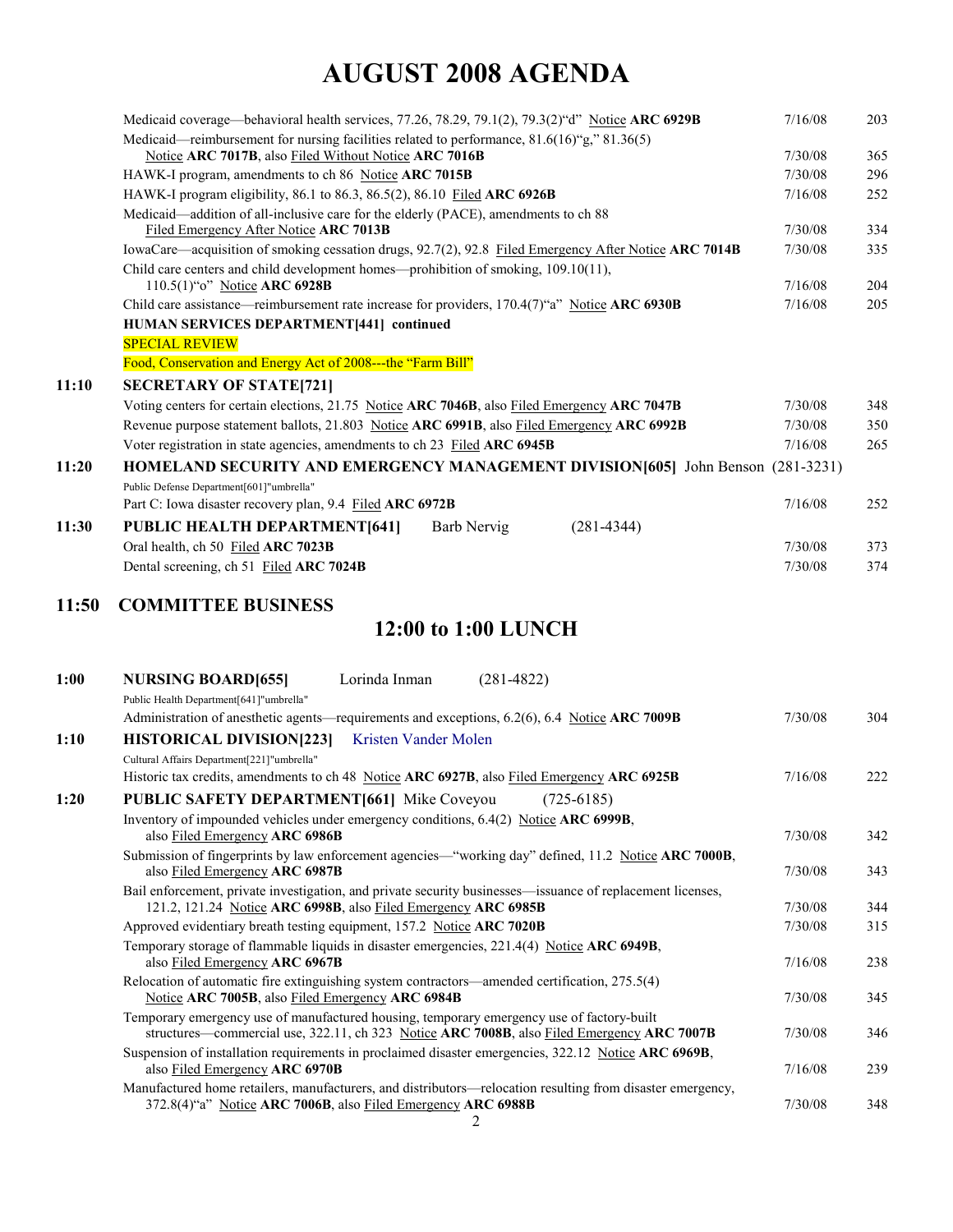|      | Manufactured housing installer—temporary certification during proclaimed disaster emergencies, 374.11<br>Notice ARC 6965B, also Filed Emergency ARC 6966B | 7/16/08 | 240  |
|------|-----------------------------------------------------------------------------------------------------------------------------------------------------------|---------|------|
| 1:50 | <b>ADMINISTRATIVE SERVICES DEPARTMENT[11]</b><br>Patricia Lantz<br>$(281 - 8388)$                                                                         |         |      |
|      | Information technology—board membership, audit of fees, 20.5, 20.8(6) Notice ARC 6982B                                                                    | 7/30/08 | 288  |
|      | Information technology—participating agencies, operational standards, 25.1, 25.5(5) Notice ARC 6983B                                                      | 7/30/08 | 289  |
|      | Held Over from July                                                                                                                                       |         |      |
|      | Contractual limitation of vendor liability provisions, ch 108, Notice ARC 6809B                                                                           | 6/4/08  | 1730 |

### **No Representative Requested**

| XX:00        | <b>EDUCATIONAL EXAMINERS BOARD[282]</b>                                                               |         |             |
|--------------|-------------------------------------------------------------------------------------------------------|---------|-------------|
|              | Education Department[281]"umbrella"                                                                   |         |             |
|              | Reporting by department of education employees, 11.38 Filed ARC 6950B                                 | 7/16/08 | X           |
|              | Adding endorsements to licenses, 14.106 Notice ARC 6971B                                              | 7/16/08 | $\mathbf X$ |
|              | Administrator licenses, 14.114 Notice ARC 6977B                                                       | 7/16/08 | $\mathbf X$ |
|              | Two-year teacher exchange license, 14.120(1) Notice ARC 6973B                                         | 7/16/08 | $\mathbf X$ |
|              | Late fee—renewal of statement of professional recognition (SPR), 14.121(6) Filed ARC 6956B            | 7/16/08 | $\mathbf X$ |
|              | Original teaching subject area endorsement—addition of preparation in reading, 14.123 Filed ARC 6957B | 7/16/08 | $\mathbf X$ |
|              | Class G license, 14.132 Filed ARC 6964B                                                               | 7/16/08 | $\mathbf X$ |
|              | Requirements for an SPR, 14.133 Filed ARC 6951B                                                       | 7/16/08 | $\mathbf X$ |
|              | English as a second language endorsement, 14.140(4)"c" Filed ARC 6962B                                | 7/16/08 | $\mathbf X$ |
|              | Talented and gifted endorsement, 14.140(13) Filed ARC 6968B                                           | 7/16/08 | $\mathbf X$ |
|              | Business—all endorsement, 14.141(3) Filed ARC 6963B                                                   | 7/16/08 | $\mathbf X$ |
|              | Special education instructional endorsements, 15.1(2) Notice ARC 6978B                                | 7/16/08 | $\mathbf X$ |
|              | Removal of educational strategist endorsement, 15.5 Filed ARC 6958B                                   | 7/16/08 | $\mathbf X$ |
|              | Renewal of SPR for audiologists, 15.10(3) Filed ARC 6952B                                             | 7/16/08 | $\mathbf X$ |
|              | Renewal of SPR for speech-language pathologists, 15.12(3) Filed ARC 6953B                             | 7/16/08 | $\mathbf X$ |
|              | Renewal of SPR for school social workers, 15.19(3) Filed ARC 6954B                                    | 7/16/08 | $\mathbf X$ |
|              | Renewal requirements for an SPR, 17.14 Filed ARC 6955B                                                | 7/16/08 | $\mathbf X$ |
|              | Code of professional conduct and ethics, 25.3(6) Filed ARC 6960B                                      | 7/16/08 | $\mathbf X$ |
|              | Code of rights and responsibilities, 26.3 Filed ARC 6961B                                             | 7/16/08 | X           |
| <b>XX:00</b> | <b>ELDER AFFAIRS DEPARTMENT[321]</b>                                                                  |         |             |
|              | Resident advocate committees, ch 9 Filed Emergency After Notice ARC 7031B                             | 7/30/08 | X           |
| <b>XX:00</b> | <b>INSPECTIONS AND APPEALS DEPARTMENT[481]</b>                                                        |         |             |
|              | Residents of facilities—treatment by health care practitioner other than the resident's physician,    |         |             |
|              | 57.15(6), 58.14(8), 63.15(6) Filed ARC 7010B                                                          | 7/30/08 | $\mathbf X$ |
| <b>XX:00</b> | <b>IOWA FINANCE AUTHORITY [265]</b>                                                                   |         |             |
|              | Title guaranty division-mortgage relief certificates, 9.20 Filed ARC 7042B                            | 7/30/08 | $\mathbf X$ |
|              | Title guaranty division—closing protection letters, 9.22 Filed ARC 7043B                              | 7/30/08 | $\mathbf X$ |
|              | Low-income housing tax credits, 12.1, 12.2 Filed ARC 7040B                                            | 7/30/08 | $\mathbf X$ |
|              | State housing trust fund, 19.1 Filed ARC 7041B                                                        | 7/30/08 | $\mathbf X$ |
| XX:00        | <b>MANAGEMENT DEPARTMENT[541]</b>                                                                     |         |             |
|              | DAS customer council, ch 12 Notice ARC 6996B                                                          | 7/30/08 | X           |
| <b>XX:00</b> | <b>NATURAL RESOURCE COMMISSION[571]</b>                                                               |         |             |
|              | Natural Resources Department[561]"umbrella"                                                           |         |             |
|              | Point values assigned to convictions, 15.6(3)"a"(22) Notice ARC 7037B                                 | 7/30/08 | $\mathbf X$ |
|              | Lake Odessa—addition of two no-wake areas, 40.9(3) Filed ARC 7034B                                    | 7/30/08 | $\mathbf X$ |
|              | Zoning of Catfish Creek, Dubuque County, 40.57 Filed ARC 7033B                                        | 7/30/08 | $\mathbf X$ |
|              | <b>NATURAL RESOURCE COMMISSION[571] Continued</b>                                                     |         |             |